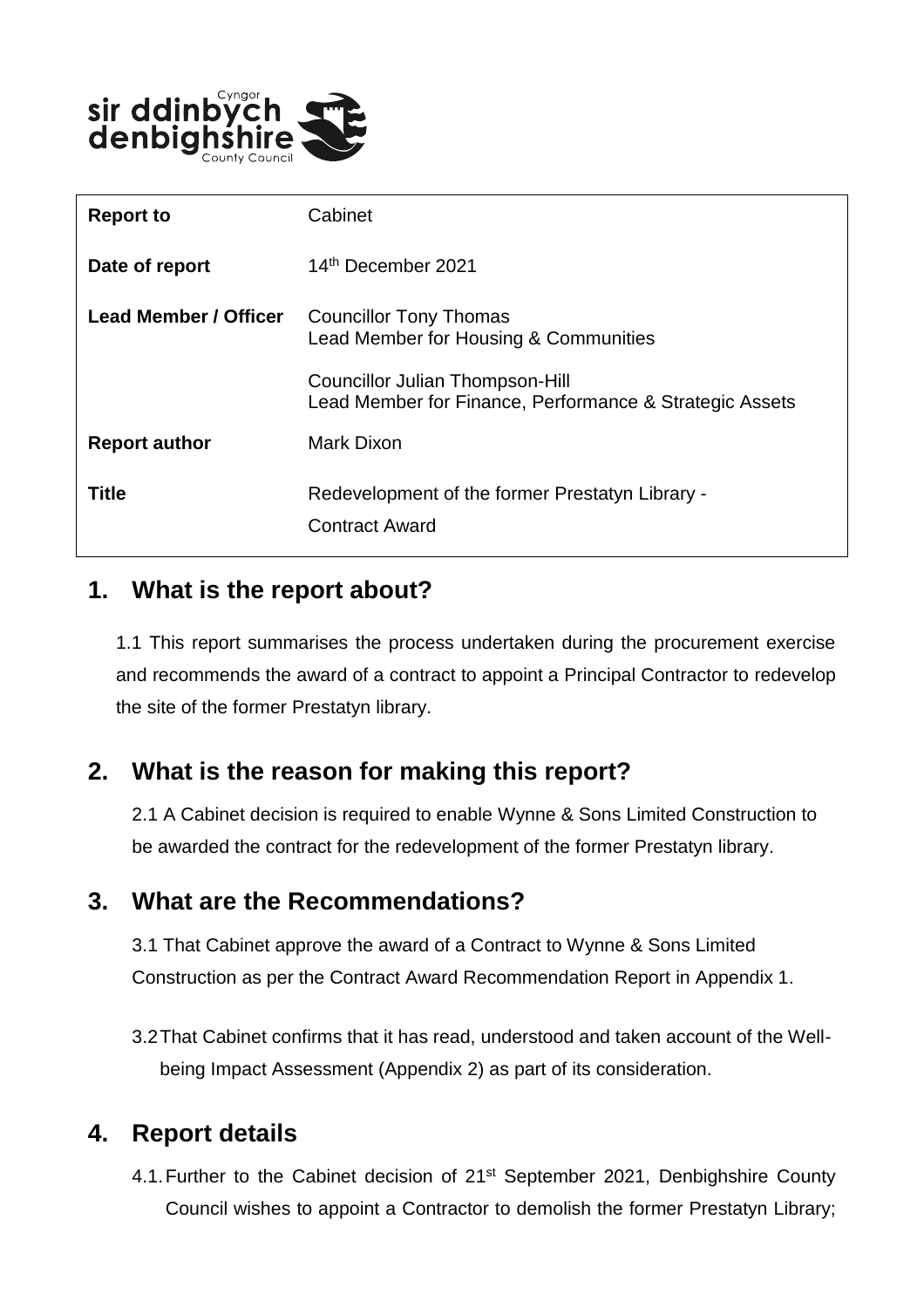construct 14 no. one bedroom accessible apartments for social rent with lift access and 2 no. ground floor commercial units on the site; and deliver improved access, parking and outdoor amenity space to be shared with residents of the existing Llys Bodnant flats.

- 4.2.A contract notice with an estimated value of £3,789,372.87 was published on the Sell2Wales procurement portal on 27<sup>th</sup> August 2021 with a deadline for submission of 22<sup>nd</sup> October 2021. Following representations from a number of tenderers this deadline was extended to 5<sup>th</sup> November 2021.
- 4.3. Five tender submissions were received.
- 4.4. Following an evaluation exercise using a scoring methodology with a weighting of 70% for price and 30% for quality, a preferred contractor has been selected. Further details can be found in the draft Contract Award Recommendation Report in Appendix 1.

# **5. How does the decision contribute to the Corporate Priorities?**

- 5.1.The Council's Corporate Plan includes a priority to ensure that everyone is supported to live in homes that meet their needs. Theme 2 of the Housing & Homelessness Strategy adopted by the County Council at its meeting on 8th December 2020 concerns creating a supply of affordable homes and includes headline actions to facilitate the building of Council homes and the provision of accommodation suited to the older demographic profile of the county's population. This decision will contribute towards the delivery of the Corporate Plan and Housing & Homelessness Strategy by enabling the construction of accessible homes for social rent.
- 5.2. The proposed development will contribute towards the delivery of the Climate & Ecological Change Strategy adopted by the County Council on 23rd February 2021 by building new Council premises which will be low carbon in operation through the inclusion of renewable energy and heat technologies. This will be achieved by avoiding the use of hydrocarbons for space and water heating in the development.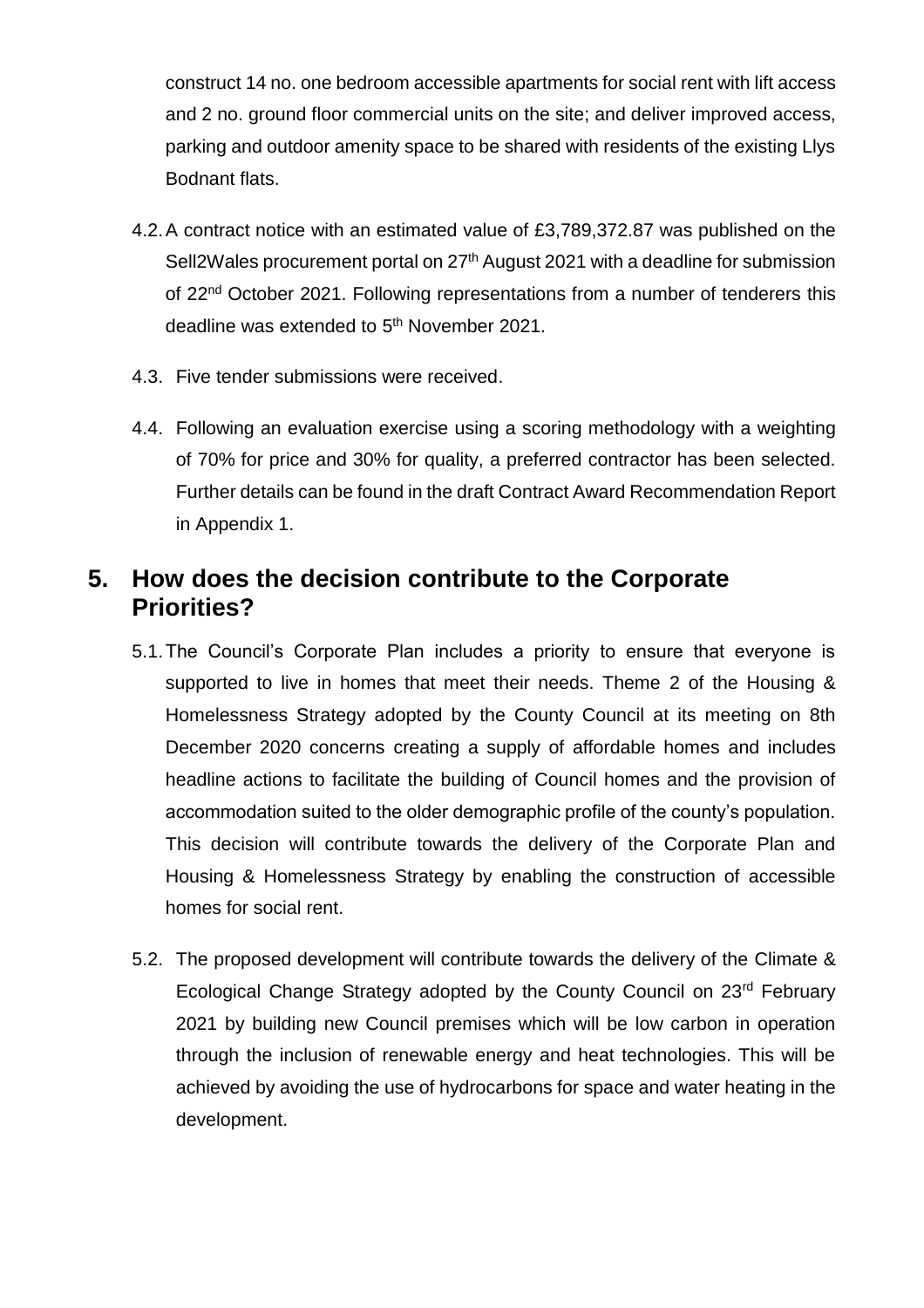## **6. What will it cost and how will it affect other services?**

- 6.1.The total estimated cost submitted by the successful tenderer, Wynne & Sons Limited Construction was £3,454,773.11. This is within the budget for the project in the Housing Stock Business Plan.
- 6.2.Redevelopment of the site will enable the removal of a vacant property which has been a location for anti-social behaviour from the Council's corporate portfolio.

## **7. What are the main conclusions of the Well-being Impact Assessment?**

7.1.The main conclusions of the assessment are that will have a positive impact on all of the well-being goals through the provision of new homes suitable for people who acquire protected characteristics which are situated in a location which will enable them to access services on foot and which will minimize the risk of fuel poverty amongst residents as a consequence of their energy efficiency; it will have a positive impact on the economy by contributing towards the vitality of shops and services in Prestatyn town centre and through supply chain opportunities; it will increase health and community cohesiveness by improving the attractiveness of the Conservation Area and providing easy access to primary healthcare and community leisure facilities for residents; it will have a positive impact upon biodiversity through habitat improvements; and it will promote the use of the Welsh language through the use of bilingual signage and the provision of bilingual information for tenants.

#### **8. What consultations have been carried out with Scrutiny and others?**

- 8.1. The Procurement team in the Council's Legal, HR & Democratic Services department have been involved throughout the tendering exercise.
- 8.2. Prestatyn Member Area Group endorsed the principle of redeveloping the site for social housing with ground floor commercial units at its meeting on 12<sup>th</sup> February 2019.

### **9. Chief Finance Officer Statement**

9.1.The project is fully funded through the Housing Stock Business Plan and the project was approved by Cabinet on 21st September 2021. The results of the